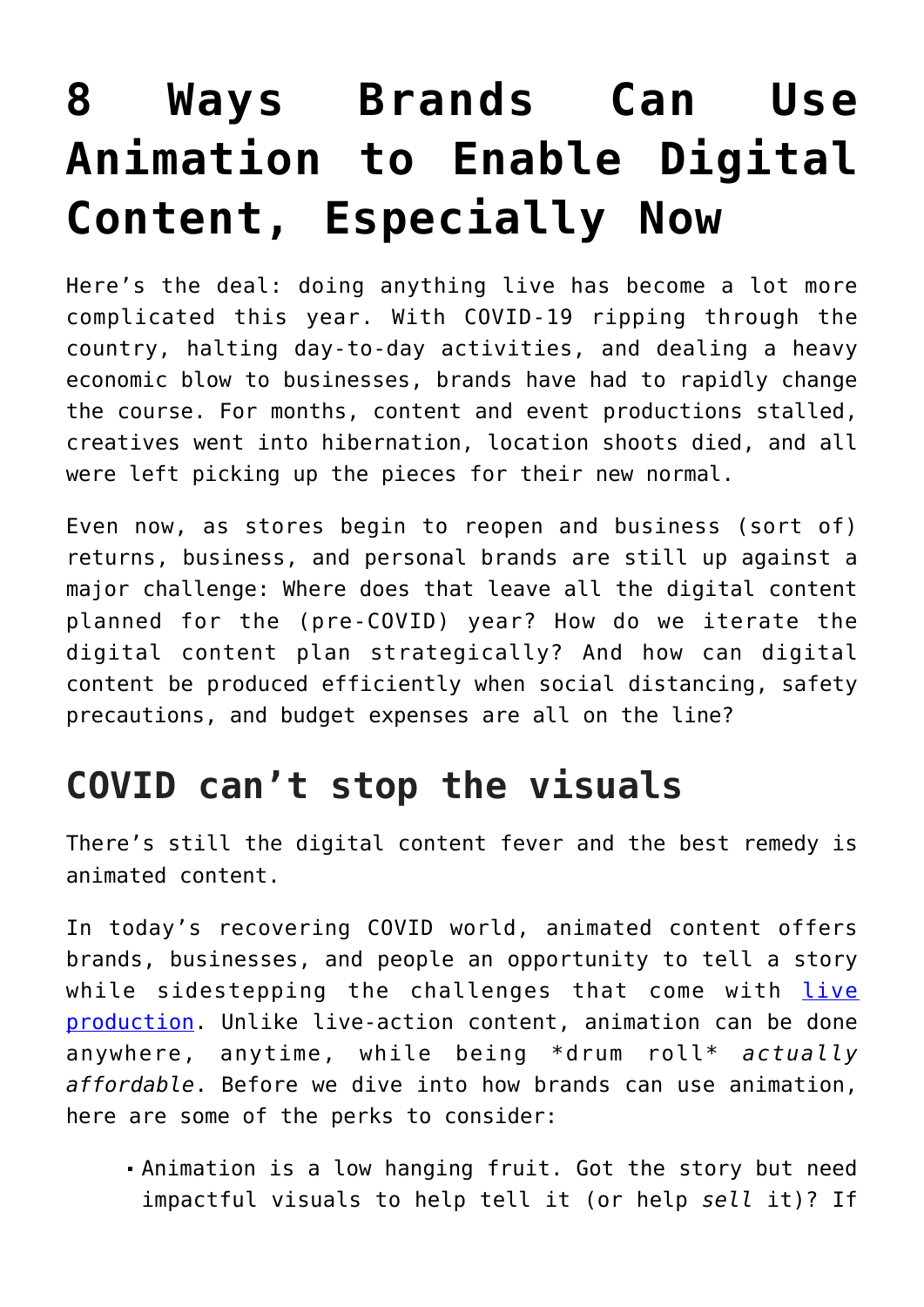you have the vision, strategic animation is a rising tide in execution.

- Tell a complex story in a fun, engaging way. Sometimes abstract concepts can be challenging to communicate while keeping audiences hooked.
- Less investment than a live shoot. Casting calls, test shoots, hair & makeup – these are nonissues for animated content.
- Quick turnaround time. Need I say more?

**Now, let's get into it.**

# **1. Podcasts**

Podcasts have seen a massive surge in popularity this year – but the space is becoming even more crowded with the U.S. listener base alone [expected to reach 105.6 million](https://www.emarketer.com/content/us-podcast-listeners-will-surpass-100-million-this-year) by the end of the year (a 14% increase from last year). With people spending more time at home, animated podcasts offer exposure to even bigger audiences than usual.

In order to differentiate your podcast (or even just a podcast segment) from the rest, you need to break through the noise. [Podcast animations](https://www.foodfightstudios.com/ffs1/podcast-animations/) give your content an edge – keeping audiences on the hook and adding longevity to the shelf life.

Podcasts are all about storytelling anyway, so give your audience something they can visualize with solid animations that paint the picture. Whether it's podcast trailers, teasers for the episode, or even the full podcast show – make it visual, and engaging, and fun for your viewers. Give your podcast the VIP (very important podcast) treatment with visual hype, organically enabling both your subject matter and your audience to partaking in the sharing frenzy. We call that Leveraged Exposure.

When it really comes down to it, what would you be more likely to share – an audio link or a video link? Exactly.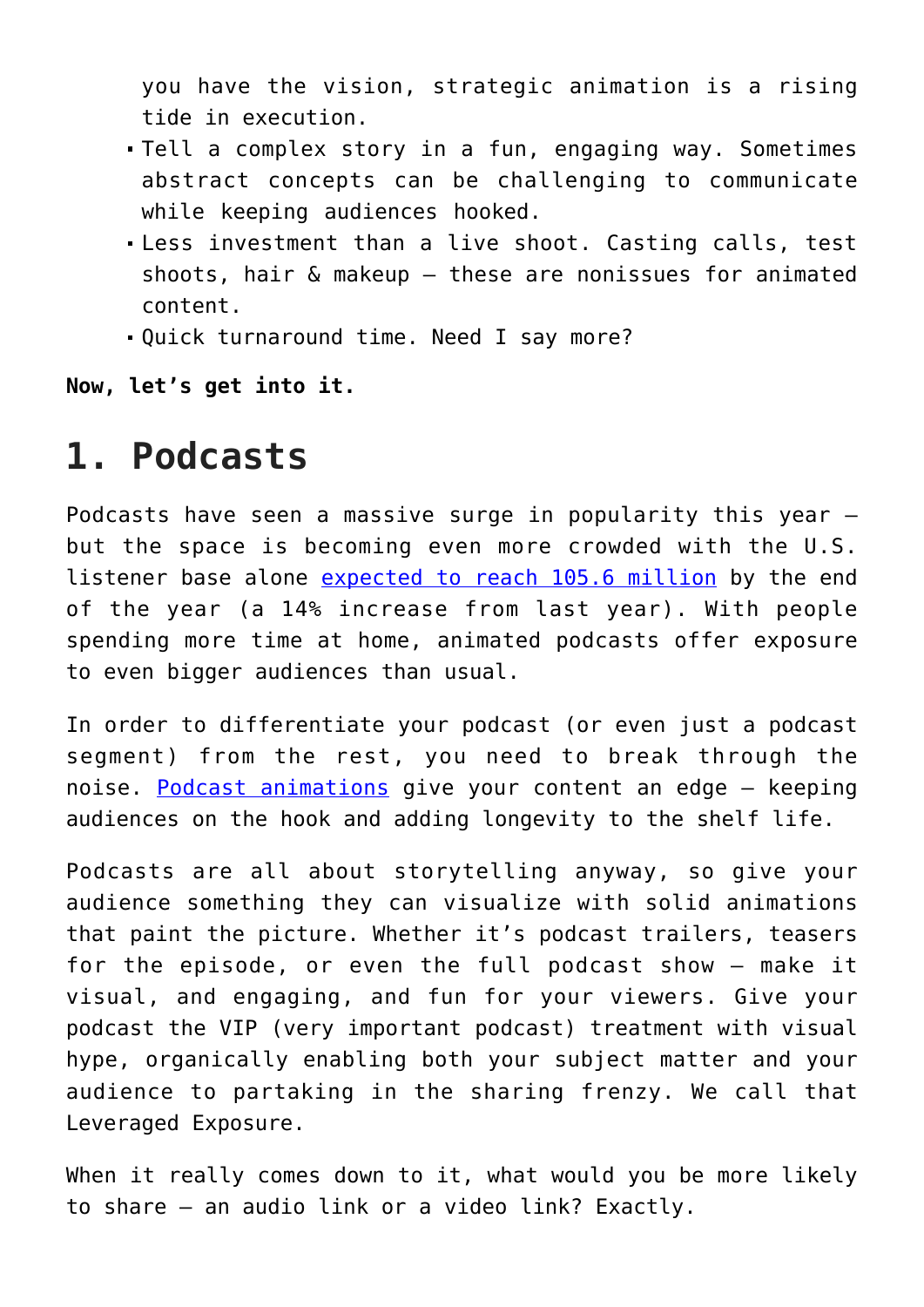**ANIMATED PODCAST**: **History Hyenas**

**ANIMATED PODCAST**: **History Hyenas**

# **2. Explainer Videos**

Animated explainer videos help translate complex ideas and intangible concepts into simple, engaging, and meaningful content. This could mean translating your company's message, products, or services in a way that resonates with your audience's pain points — introducing your solution as the best solution.

Explainer videos help connect the dots for your most important people. It gives them a deeper understanding of your offering while helping *you* deliver on your company's bottom line. Generate leads, reduce bounce rates, foster brand awareness, and increase conversions – all from a single piece of content.

#### **3. Launch Trailers**

Whether it's a new book, a short film, an upcoming event, or a new kick-ass product you want to share with the world, [animated trailers](https://www.foodfightstudios.com/ffs1/trailers/) let you show off all the best parts. Extend the marketing life of your announcement with animated content versioned across digital platforms – Facebook, Instagram, Twitter, LinkedIn, and even your own website.

#### **EXPLAINER VIDEO: The Marketing Rebellion by Mark Schaefer**

**EXPLAINER VIDEO: The Marketing Rebellion by Mark Schaefer**

## **4. Social Media Content**

With social media as the cornerstone of most brands and personalities, there's no denying that video content makes the biggest impact. And video content in the form of unconventional animation can grab attention and stand out in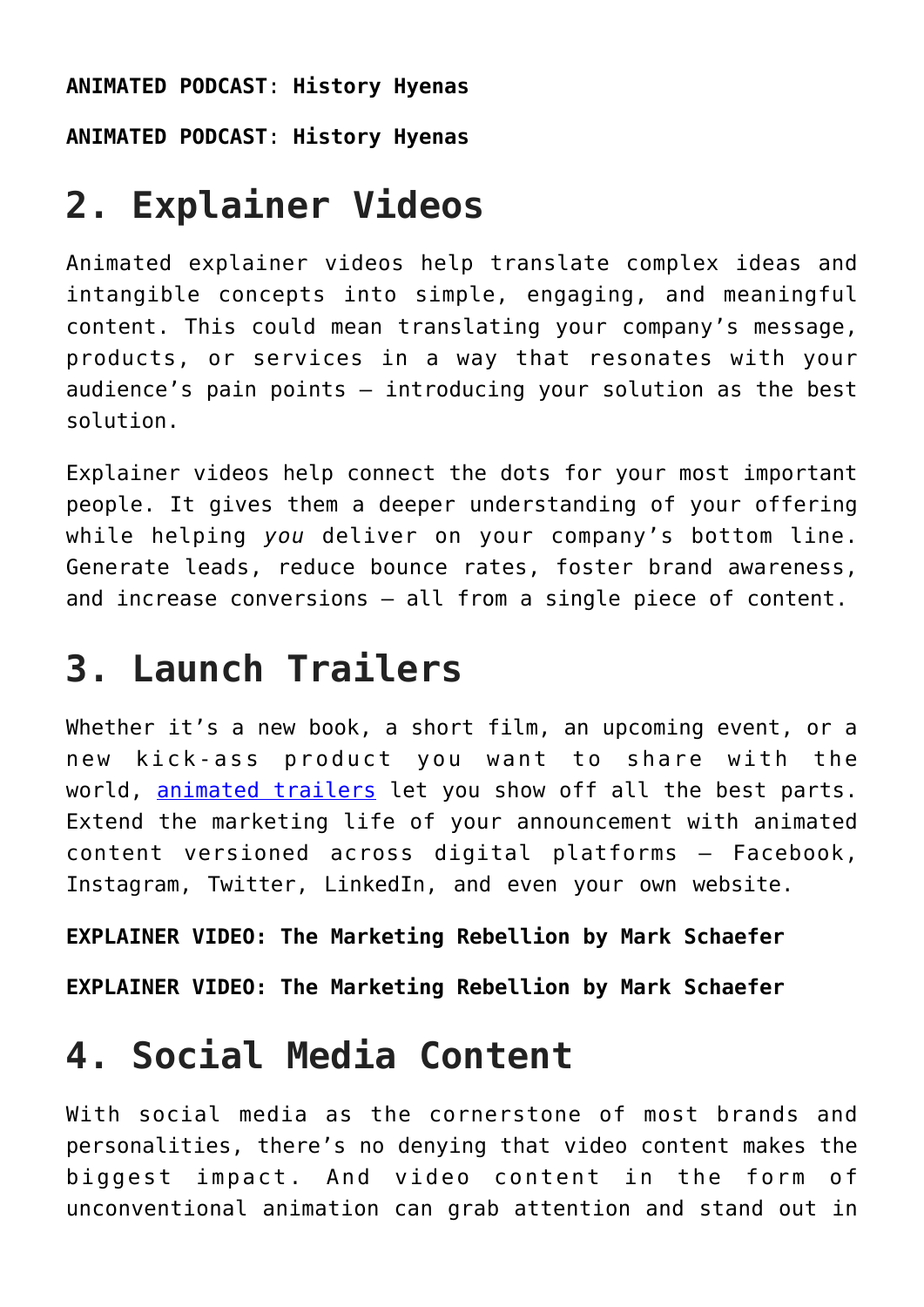news feeds. It catches eyeballs, leaves a lasting impression, and makes it easier for audiences to connect with and share your message.

Your audience craves ongoing, consistent, and strategic animated content that connects. Give an animation studio (eh hem, like us!) just one month to work on a package of strategic shareable for your brand – and the value will speak for itself. If a picture paints a thousand words, animations make a thousand connections (just saying).

**ANIMATED SOCIAL MEDIA CONTENT: [@realjoedesena](https://www.instagram.com/realjoedesena/?hl=en)**

 $\pmb{\times}$ 

**ANIMATED SOCIAL MEDIA CONTENT: [@realjoedesena](https://www.instagram.com/realjoedesena/?hl=en)**

#### **5. Advertising**

Don't back out of the ad buy just because you can't get to the studio. Animations take the studio virtually by aligning the campaign and strategy with innovative visuals. Consider your product or service's need to pivot in positioning as the exemplary way you should pivot the ad content.

Consumers are tuned in to whether brands are tone-deaf to the times from the messaging, to PR, to pre-rolls. Our behavior has quickly adapted to the sensitivities of "precautions" and a big production will be evident in this day and age.

**ANIMATED AD: Amazing Whip-It: New Year, New Me**

 $\pmb{\times}$ **ANIMATED AD: Amazing Whip-It: Back to the Future**

 $\pmb{\times}$ 

**ANIMATED AD: Amazing Whip-It: Back to the Future**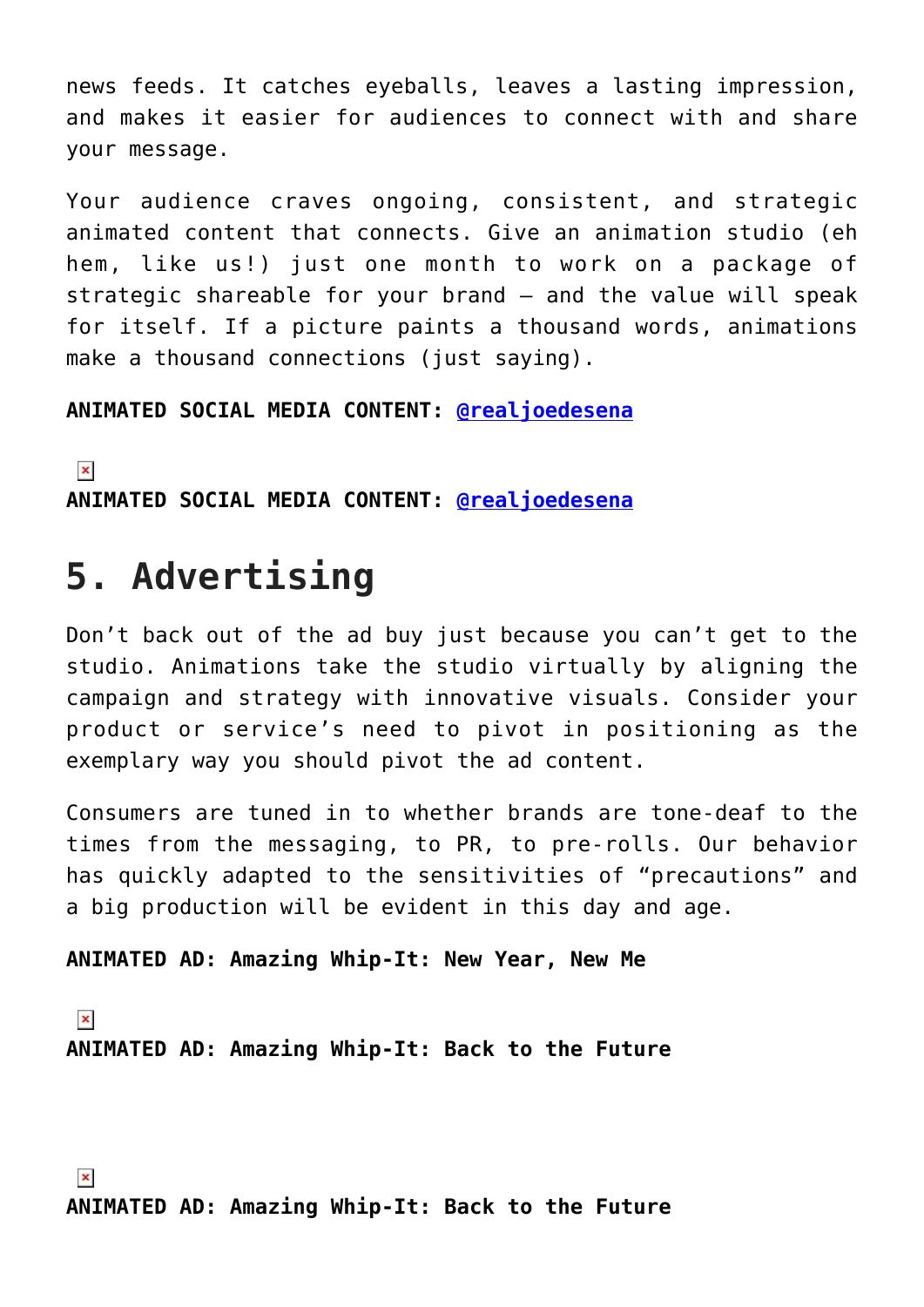# **6. Documentary / Film**

For documentary and film directors, the creative is in the details. Think Breakout explainers, interstitial animations, or special graphic effects. Got a stack of old school film photos, news clippings, or tapes that need to be brought to life? Create an in-depth visual experience with just about any piece of existing content to showcase the point with animations.

From the simplicity of kinetic type to fully produced character design and scene development, if you can dream it, animations can help visualize it without the need for a full, live production.

**DOCUMENTARY/FILM ANIMATION: [Choose Yourself: The James](https://www.amazon.com/Choose-Yourself-James-Altucher-Story/dp/B08JD3PR31/ref=sr_1_2?dchild=1&keywords=choose+yourself+james+altucher&qid=1600817127&s=instant-video&sr=1-2) [Altucher Story](https://www.amazon.com/Choose-Yourself-James-Altucher-Story/dp/B08JD3PR31/ref=sr_1_2?dchild=1&keywords=choose+yourself+james+altucher&qid=1600817127&s=instant-video&sr=1-2)**

DOCUMENTARY**/FILM ANIMATION: [Choose Yourself: The James](https://www.amazon.com/Choose-Yourself-James-Altucher-Story/dp/B08JD3PR31/ref=sr_1_2?dchild=1&keywords=choose+yourself+james+altucher&qid=1600817127&s=instant-video&sr=1-2) [Altucher Story](https://www.amazon.com/Choose-Yourself-James-Altucher-Story/dp/B08JD3PR31/ref=sr_1_2?dchild=1&keywords=choose+yourself+james+altucher&qid=1600817127&s=instant-video&sr=1-2)**

#### **7. Virtual Events**

With live events still (mostly) on pause with no guarantee on when they'll return, virtual events are here to stay. If you're still on the fence as to how, when, and who will pull off your next virtual show, take a breath. There's a solution that requires much less production overhead than a live event. One that can even keep audiences engaged beyond just the keynote address or opening track. Say it with me: Animated content.

Whether it's a trade show, conference, webinar, concert, or just a good ol' gathering with your community, high-quality, strategy-driven animation means you won't have to compromise on the production value.

**VIRTUAL EVENT ANIMATION: [Wyclef Jean Live at the Apollo](https://www.apollotheater.org/event/wyclef-jean-live-at-the-apollo/)**